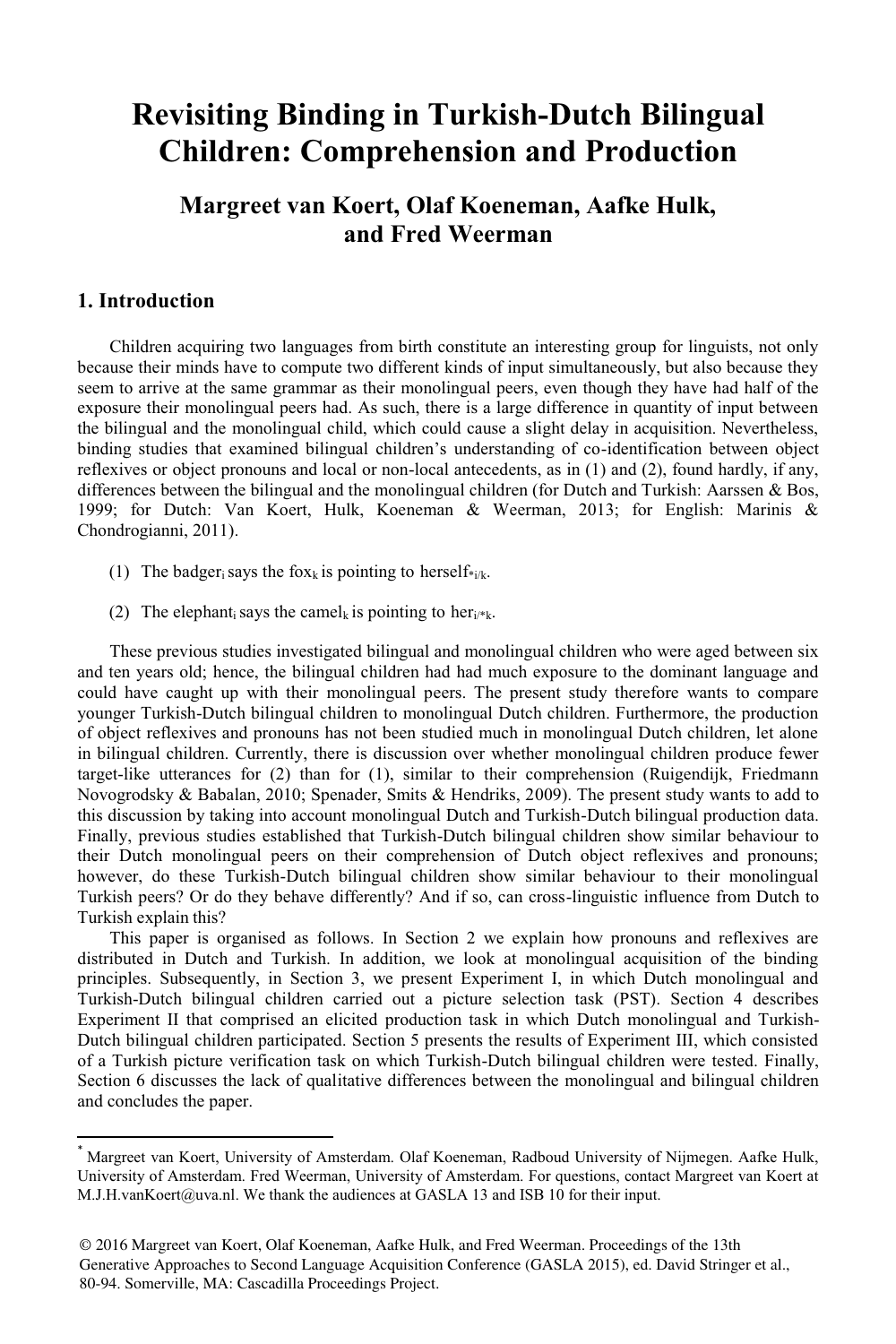### **2. Similarities and differences between Dutch and Turkish anaphors**

Object reflexives in Dutch and Turkish display a different distribution from object pronouns, as reflexives are locally bound to their antecedents – following Principle A of the binding principles – while pronouns are unbound in their local clause, as stated in Principle B (Chomsky, 1981). Examples of the distribution of Dutch object reflexives and pronouns will be given in Section 2.1. Moreover, previous research into children's comprehension and production of Dutch object reflexives and pronouns is succinctly described. In addition to reflexives and pronouns, Turkish has quasi-reflexive elements and null pronouns, which will be discussed in Section 2.2. Only one study, to our knowledge, has investigated the acquisition of Turkish object reflexives and pronouns and their outcomes will be briefly illustrated.

#### *2.1. Dutch object reflexives and pronouns*

The behaviour of reflexives is captured in Principle A: reflexives must refer to their local antecedents. Hence, the Dutch reflexive *zichzelf* ('SE-self') can only refer to *de das* ('the badger') in (3). Principle B states that pronouns cannot refer to their local antecedents; therefore, the Dutch pronoun *haar* ('her') cannot refer to *de kameel* ('the camel') in (4) but refers to either *de olifant* ('the elephant') or to an antecedent occurring outside of the sentence.

|                                                  | De vosi                       | zegt | dat  | de das                                            | naar | zichzel $f_{i/j/*k}$  |        | wijst. |
|--------------------------------------------------|-------------------------------|------|------|---------------------------------------------------|------|-----------------------|--------|--------|
|                                                  | The fox                       | savs | that | the badger                                        | tο   | SE.setIf <sup>1</sup> |        | points |
|                                                  |                               |      |      | 'The fox says the badger is pointing to himself.' |      |                       |        |        |
|                                                  | $(4)$ De olifant <sub>i</sub> | zegt | dat  | de kameel                                         | naar | haar $_{i/k}$ wijst.  |        |        |
|                                                  | The elephant says             |      | that | the camel                                         | to   | her                   | points |        |
| The elephant says the camel is pointing to her.' |                               |      |      |                                                   |      |                       |        |        |

Studies investigating monolingual Dutch children's comprehension of the binding principles found that children performed more target-like on reflexives, as in (3), than on pronouns, as in (4) (e.g. Baauw, Zuckerman, Ruigendijk & Avrutin, 2011; Bergmann, Markus & Fikkert, 2009; van Koert, Koeneman, Weerman & Hulk, 2015; Philip & Coopmans, 1996; van Rij, van Rijn & Hendriks, 2010; Sigurjónsdóttir & Coopmans, 1996; Spenader et al., 2009). The crucial difference between (3) and (4) is that Dutch children until the age of 8;0 have more difficulty with rejecting the local antecedent, such as *de kameel* ('the camel') in (4), for the pronoun than they have with rejecting the distant antecedent, such as *de vos* ('the fox') in (3), for the reflexive. This asymmetry has been termed the delay of Principle B effect (DPBE), because the correct comprehension of pronouns is delayed relative to the correct comprehension of reflexives.

Several explanations have been put forward to account for the DPBE (cf. Baauw et al., 2011; Chien & Wexler, 1990; Conroy, Takahashi, Lidz & Phillips, 2009; Grodzinsky & Reinhart, 1993; Spenader et al., 2009). There are two recent cross-linguistic accounts that compare and contrast language-internal properties of reflexives and pronouns: the pronominal paradigm (Rooryck & Vanden Wyngaerd, 2015) and the distribution of reflexives and pronouns in locative PPs (Ruigendijk et al., 2010). The pronominal paradigm is an account that takes the person and number features of the reflexive as a starting point. Those features are fused in one morpheme in the Dutch reflexive *zich* (simple expression (SE)). In addition, *zich* is unrelated to the other forms in the pronominal paradigm; therefore, it is morphologically opaque. As such, a Dutch child cannot recognise the reflexive as belonging to the pronominal paradigm that also contains pronouns with similar features (Rooryck & Vanden Wyngaerd, 2015). Thus the DPBE arises in Dutch. The explanation involving the distribution of reflexives and pronouns in locative PPs suggests that those languages that allow pronouns in locative PPs to refer to local antecedents, such as Dutch and English as in (5), are the languages in which a DPBE arise (Ruigendijk et al., 2010). These explanations appear to be valid for Dutch but Section 2.2 discusses whether they could hold for Turkish, too.

 $1$ <sup>1</sup> The abbreviations used in the glosses are explained in the list below.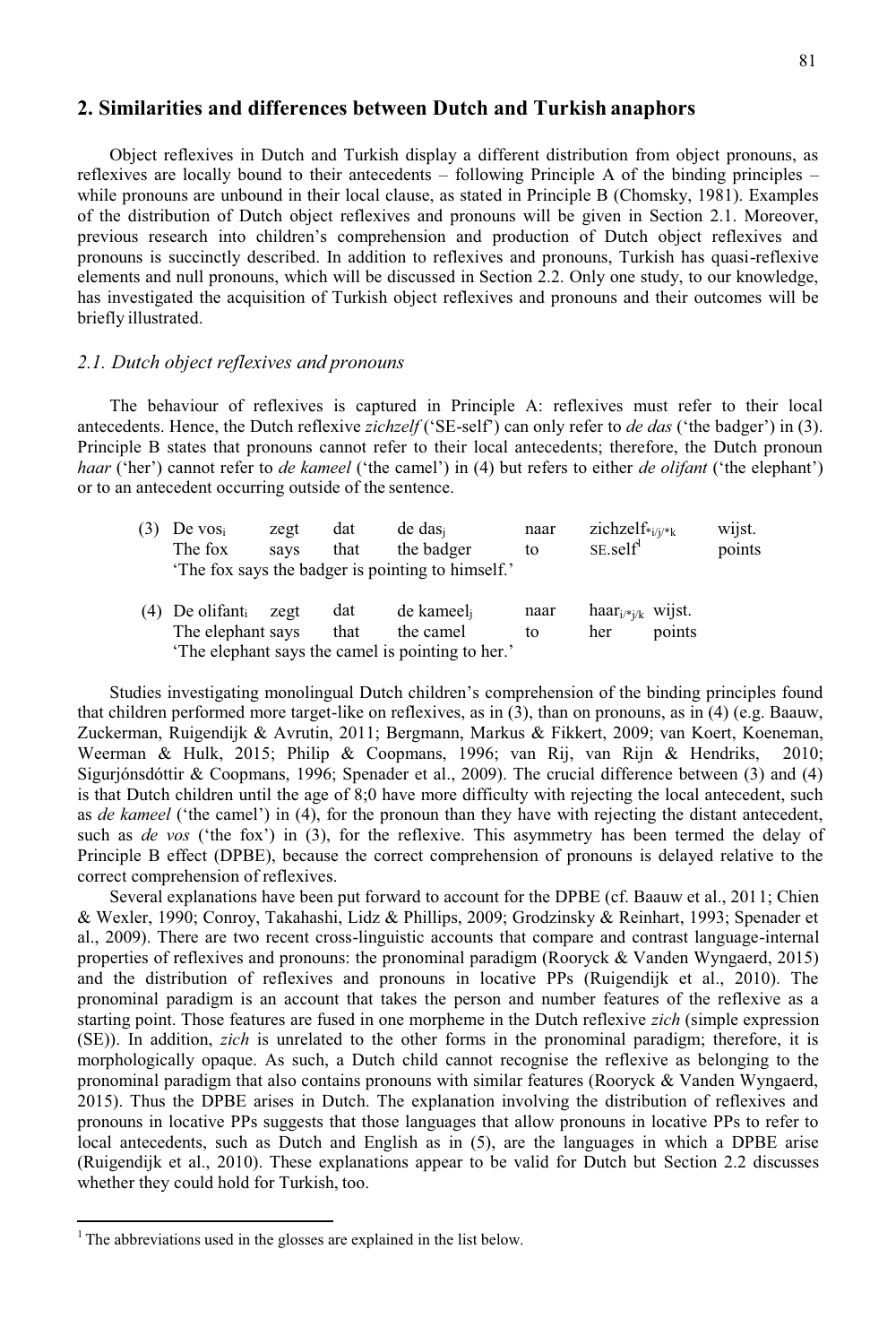- (5) a. The boy<sub>i</sub> puts the chair behind himself;/him.
	- b. De jongen zet de stoel achter zich /hem neer.

The DPBE does not only appear in comprehension tasks with monolingual Dutch children, it also occurs when Turkish-Dutch bilingual children are tested (van Koert et al., 2013). Van Koert et al. tested Turkish-Dutch bilingual children who had a mean age of 8;3 and a mean length of exposure of 5;10. In other words, these bilingual children had had an extended exposure to the Dutch language (although, admittedly it is not clear what the exact quality of their input was; however, the majority of them had attended Dutch playgrounds and all of them attended Dutch schools); hence, they could have caught up with their monolingual peers. To investigate whether younger Turkish-Dutch bilingual children show the same effects as monolingual Dutch children the current experiment, which is a follow-up to Van Koert et al.'s study (2013), compares and contrasts the comprehension and production of reflexives and pronouns by monolingual and bilingual children between 4;1 and 6;8. There were two reasons for testing children from the age of four onwards: (i) monolingual Dutch children only seem to have a reliable understanding of the reflexive from the age of four onwards (Ruigendijk, Baauw, Avrutin  $\&$ Vasić, 2004); (ii) children in the Netherlands go to school from 4;0, meaning that Turkish-Dutch bilingual children have had at least some exposure to Dutch. Experiment I contains the comprehension part, which is discussed in Section 3.

Few studies investigated Dutch and English children's production of object reflexives and pronouns with regard to the binding principles (Bloom, Barss, Nicol & Conway, 1994; De Villiers, Cahillane & Altreuter, 2006; Ruigendijk et al., 2010; Spenader et al., 2009). One of the earliest studies examining spontaneous speech found that English children between 2;3 and 5;2 produced very few instances of *myself* and *me* in object position; yet, they hardly made any errors, indicating that children do not mistake pronouns for reflexives, at least in production (Bloom et al., 1994). The investigators concluded that Principle B is in place, even if children still need to learn to recognise pronouns, like *him*, as pronouns. Spenader et al. (2009) conducted an elicitation task with Dutch children between 4;5 and 6;6 and found that they correctly produced pronouns in more instances than they seemed to correctly understand pronouns. Thus, they found an asymmetry between production and comprehension. In addition, they found that the target pronoun condition did not differ from the target reflexive condition. In other words, they did not find a DPBE in production. Yet, to arrive at the number of produced pronouns, Spenader et al. (2009) added up the percentage of produced nouns to the percentage of correctly produced pronouns; whether this is fair is arguable. As production tasks are almost impossible to restrict, it is difficult to determine which computation reflects children's knowledge best. It is clear, however, that when the correct production of pronouns only is compared with the correct production of reflexives, there is a DPBE, similar to what Ruigendijk et al. (2010) found for Hebrew. The current study aims to add to this discussion and to ascertain whether Turkish-Dutch bilingual children show the same behaviour as monolingual Dutch children. Experiment II investigates their production in Section 4.

#### *2.2. Turkish object reflexives and pronouns*

The Turkish reflexive *kendi* ('self'), which is inflected for person, number and case, is subject to Principle A; thus, *kendini* ('self.ACC') can only refer to *tilkinin* ('fox') in (6). Following Principle B, the Turkish pronoun *o* ('he/she/it'), which is also inflected for person, number and case, cannot refer to its local antecedent and has to refer to the distant or to an exophoric antecedent. The object pronoun *onu*  ('he.ACC') can hence refer to *fil* ('elephant') in (7) or to an antecedent that appears outside of (7).

| $(6)$ Porsuk <sub>i</sub> | tilkinin <sub>i</sub>                                              | kendini $*_{i/i} *_{k}$ | işaret ettiğini       | söylüyor.    |
|---------------------------|--------------------------------------------------------------------|-------------------------|-----------------------|--------------|
| Badger                    | fox.GEN                                                            | self.ACC                | indicate.3sG.poss.ACC | say.3SG.PRES |
|                           | 'The badger says the fox is pointing to herself* <sub>i/i</sub> .' |                         |                       |              |

(7) Fil<sub>i</sub> devenin<sub>i</sub> onu<sub>i/\*i/k</sub> işaret ettiğini söylüyor. Elephant camel.GEN s/he.ACC indicate.3SG.POSS.ACC say.3SG.PRES The elephant<sub>i</sub> says the camel<sub>i</sub> is pointing to her<sub>i/\*j</sub>.'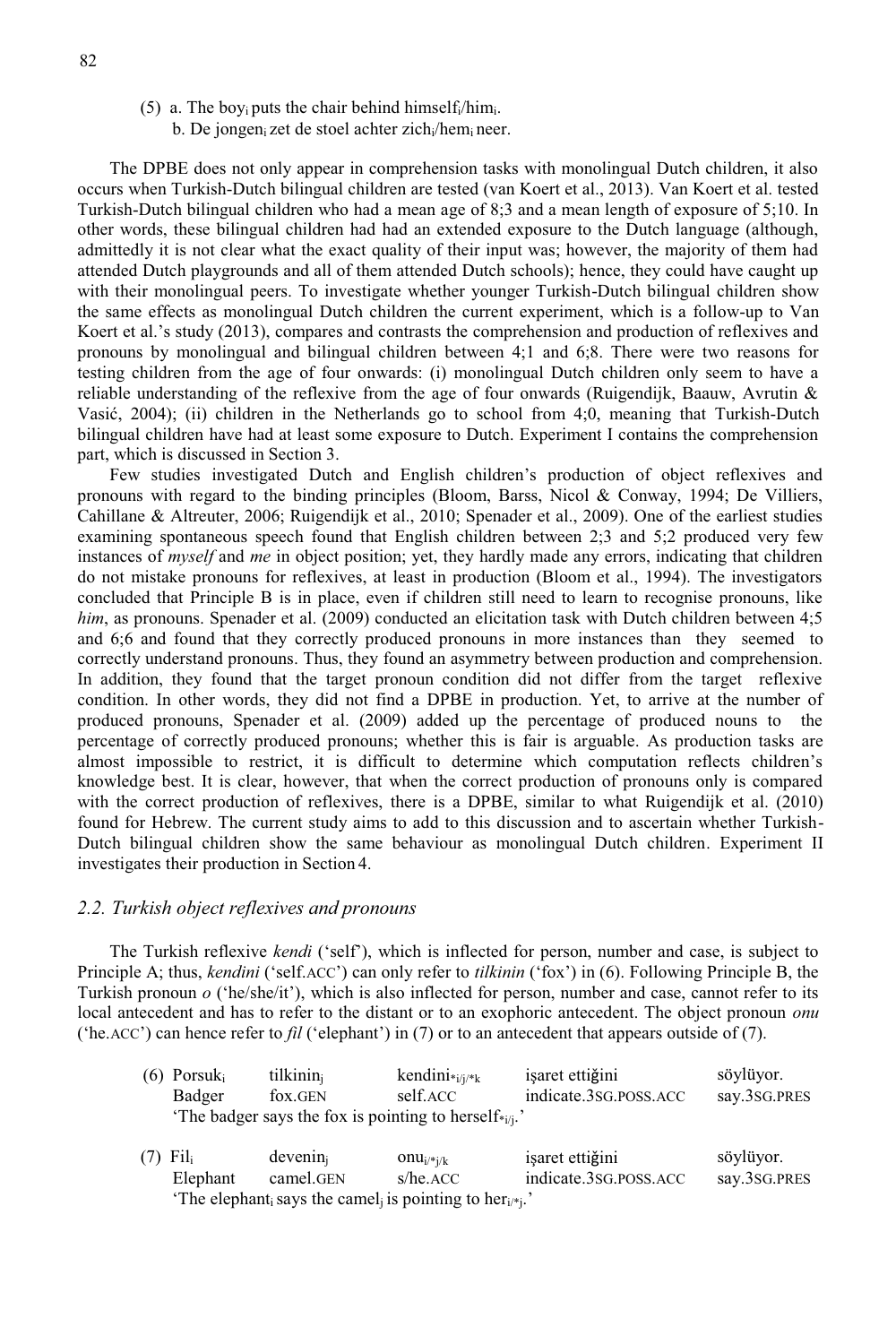In addition to overt object reflexives and pronouns, Turkish has a null pronoun and a quasireflexive element *kendisi* 'self.3SG' (Demirci, 2001; Gürel, 2002; Marinis & Chondrogianni, 2011). The latter can undergo both short and long distant binding, meaning that *kendisini* ('self.3SG.ACC') can refer to *suaygıri* ('hippo') or to *denizatının* ('seahorse.GEN') in (8). Context determines which interpretation is most likely; if there is no bias towards either of the antecedents in (8), then adult speakers of Turkish are equally likely to interpret *kendisi* ('self.3SG') as a reflexive or a pronoun (Demirci, 2001).

| $(8)$ Suaygiri | denizatinin                                                                                             | kendisini $_{i/i/k}$ | yıkadığını        | söylüyor.    |
|----------------|---------------------------------------------------------------------------------------------------------|----------------------|-------------------|--------------|
| Hippo          | seahorse.GEN                                                                                            | self.3sG.ACC         | wash.3SG.POSS.ACC | say.3SG.PRES |
|                | 'The hippo <sub>i</sub> says the seahorse <sub>i</sub> is washing her $_{i/k}$ /herself <sub>i</sub> .' |                      |                   |              |

Since Turkish has this quasi-reflexive element, bilingual children could be influenced in their other language and show more long distant interpretations for the reflexive than their monolingual peers. However, both Marinis and Chondrogianni (2011) and Van Koert et al. (2013) found no cross-linguistic influence from the Turkish quasi-reflexive element *kendisi* ('self.3SG') to the English reflexive *himself*  and the Dutch reflexive *zichzelf* ('SE-self'), respectively.

Although the Turkish-Dutch bilingual children did not show any cross-linguistic influence from Turkish to Dutch in those previous studies, they might show influence from Dutch to Turkish. As explained above, monolingual Dutch children display the DPBE; are monolingual Turkish children expected to show a DPBE, too? If we follow the account of the pronominal paradigm, then a DPBE is not likely to arise, because the person and number features on the reflexive each have their own morpheme in Turkish (Kıran, 2014). This means that a Turkish child can easily recognise that the reflexive and the pronoun belong to the same pronominal system and, hence, they can deduce that a pronoun should not receive a reflexive interpretation. Furthermore, the distribution of reflexives and pronouns in locative PPs reaches the same verdict: as only reflexives can occur in locative PPs to refer to the local antecedent, as in (9), Turkish does not belong to the set of languages that is likely to display a DPBE.

| $(9)$ Cocuk <sub>i</sub> | sandalyeyi                                                                             | $kendi/onun*$ | arkasına   | koydu.        |
|--------------------------|----------------------------------------------------------------------------------------|---------------|------------|---------------|
| Child                    | chair.ACC                                                                              | self/he.poss  | behind.ADV | puts.3SG.PRES |
|                          | 'The boy <sub>i</sub> puts the chair behind himself <sub>i</sub> /him <sub>*i</sub> .' |               |            |               |

It is unclear whether monolingual Turkish children show a DPBE, because the only study that examined binding for this group might have been hindered by some methodological flaws (for a review of Aarssen & Bos (1999) see Van Koert et al., 2013). Interestingly, those investigators found that monolingual Turkish children performed less target-like on the reflexives than on the pronouns (Aarssen & Bos, 1999) but no explanation was given. Experiment III explores the comprehension of the Turkish reflexives, pronouns and quasi-reflexives by Turkish-Dutch bilingual children, which is described in Section 5.

#### **3. Experiment I: Dutch comprehension**

The comprehension study investigates the interpretation of Dutch object pronouns and reflexives in monoclausal sentences in a group of Turkish-Dutch bilingual children and a group of monolingual Dutch children. The research question addressed in this experiment asks whether young Turkish-Dutch bilingual children perform differently from their age-matched Dutch monolingual peers on this binding task (Smit, 2013; Wijngaards, 2013). Previously, we showed that slightly older Turkish-Dutch bilingual children (age range: 6;5-10;1,  $M = 8$ ;3) performed similarly to their monolingual Dutch peers (age range:  $6;3-9;1$ ,  $M = 7;0$ ) on their comprehension of object reflexives and pronouns (van Koert et al., 2013). This similarity in performance could be due to the extensive length of exposure these bilingual children had had to Dutch, which could have caused them to catch up with their monolingual peers.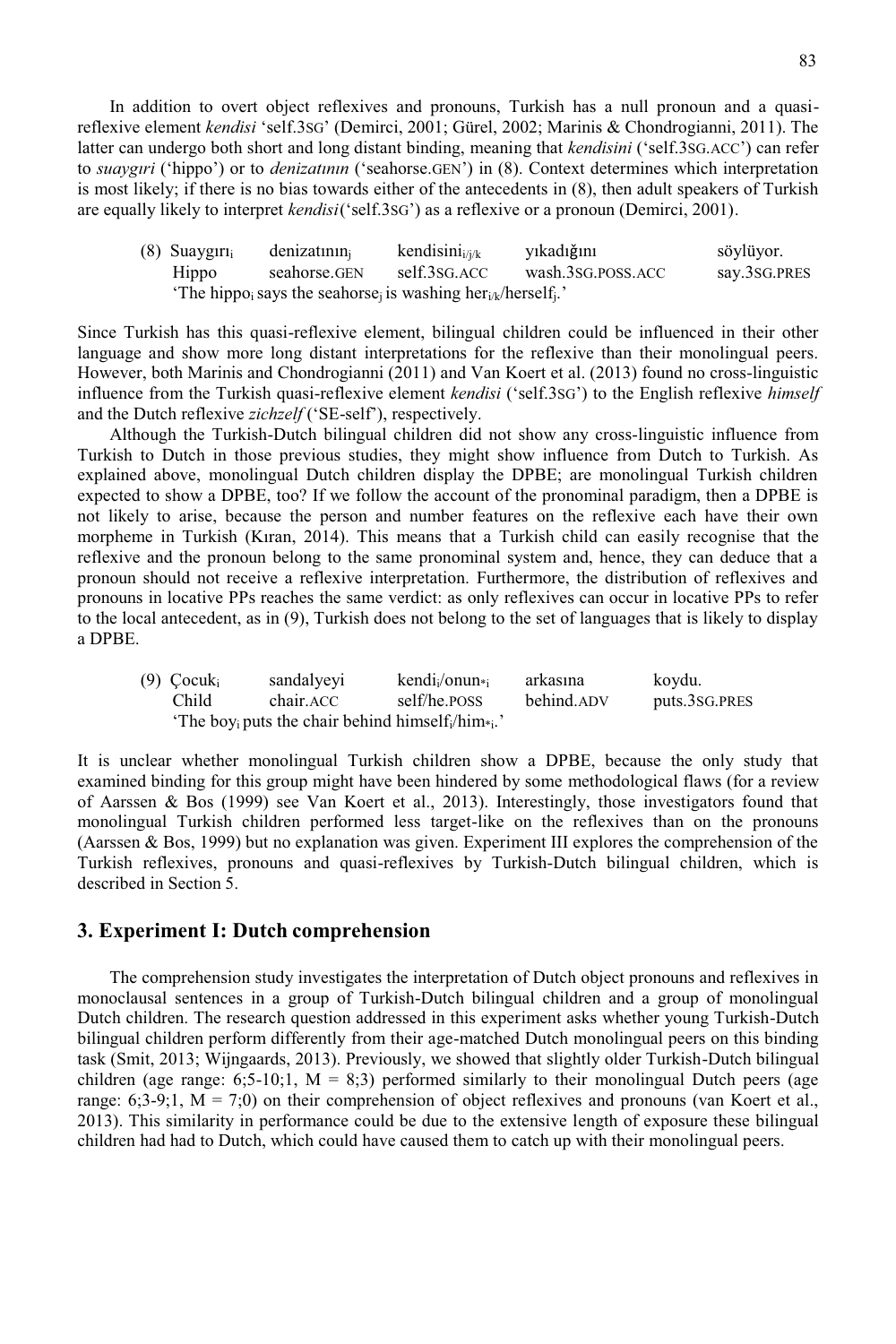#### *3.1. Participants*

Twenty-four typically developing monolingual Dutch children and twenty-one typically developing Turkish-Dutch bilingual children participated. The Dutch monolingual children had a mean age of 5;3 (range: 4;1-6;4, SD = 8 months) and were recruited from the first two grades at a primary school in Volendam. The Turkish-Dutch bilingual children had a mean age of 6;0 (range:  $4;3-6;8$ , SD = 7 months) and were recruited from several schools and associations in Amsterdam, The Hague and Delft. As the response rate of the parental questionnaire was very low, the bilingual children's mean age of onset was impossible to calculate. However, since all of these children attended Dutch primary schools from the age of 4 years onwards and most of them attended playground from the age of 2;6 years onwards, we estimated that all of these children had had at least several months of exposure to Dutch. Regardless of their age of onset, the experimenters did not experience any problems communicating with the Turkish-Dutch bilingual children in Dutch. All children were individually tested by two experimenters in a quiet room at school.

#### *3.2. Materials and procedure*

All of the children completed a standardized passive vocabulary test in Dutch containing 96 items (*Taaltoets Alle Kinderen* ('Language Test for All Children') before they carried out the picture selection task (PST). The present PST is an adapted version of the one used by Ruigendijk et al. (2010). First, it introduces the two protagonists for each item (Figures 1a and 1b) and then shows the two test pictures simultaneously (Figure 2). Both pictures display two protagonists, with one picture showing one of the protagonists doing a reflexive action and the other picture illustrating a non-reflexive action. A PST is an ideal method to measure young children's interpretation preferences (Baauw et al., 2011; Syrett & Musolino, 2013). The pictures were accompanied by a monoclausal test sentence. An example of a pronoun condition is provided in (10).

(10) Hier zie je de piraat. Hier zie je de tovenaar. De piraat bijt 'm. 'This is the pirate. This is the wizard. The pirate is biting him.'





**Figure 1a. Picture of the pirate. Figure 1b. Picture of the wizard.** 



**Figure 2. Example of a picture pair used in the comprehension test.**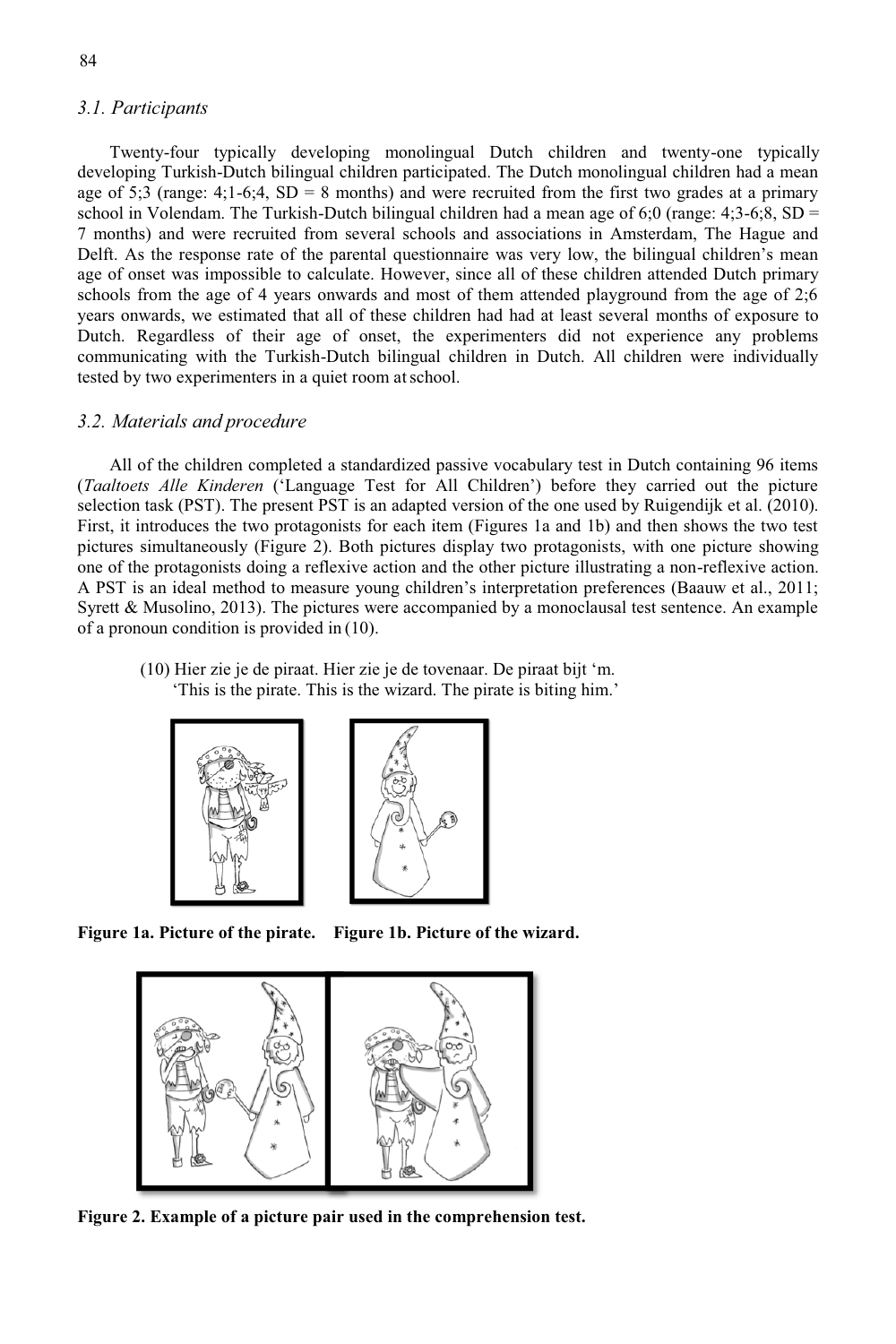The task included 24 items per participant: 12 with an object reflexive and 12 with an object pronoun. The test sentences were presented in a semi-randomized order, so that a sequence of three test items was always followed by a filler. The two characters in the test sentences always had the same gender; hence, children could not rely on a gender agreement cue for their choice of antecedent. Since we opted for the most natural language set-ups, a weak object pronoun was used rather than the strong equivalent. Baauw (2002) demonstrated that, for Dutch, the use of weak object pronouns leads to similar results to the use of strong object pronouns.

#### *3.3. Results*

An independent samples *t*-test with percentage correct on the reflexive condition as the dependent variable and language background (Turkish-Dutch bilingual, monolingual Dutch) as the betweengroups variable showed that there was no significant difference (mean percentage correct: 89.7% vs 90.6%). In addition, the two groups of children did not perform significantly different from each other on the pronoun condition (mean percentage correct: 73.0% vs 68.8%). Figure 3 shows the results.

The Turkish-Dutch bilingual children scored significantly lower (mean number of items correct: 49.8) on the standardized passive vocabulary test than the monolingual Dutch children (mean number of items correct:  $(63.9)$  ( $t$  ( $43$ ) = 3.27,  $p$  = 0.002). Furthermore, the monolingual Dutch children were significantly younger than the Turkish-Dutch bilingual children (mean age: 5:3 vs 6:0;  $t$  (43) = -3.70, *p* < 0.001). To determine whether age and/or vocabulary knowledge were significant predictors for the children's performance on the pronoun condition, we ran a multiple regression analysis, but neither of the predictors proved to be a significant contributor.



Error bars: 95% CI

#### **Figure 3. The monolingual Dutch and Turkish-Dutch bilingual children's results of the comprehension part of the PST.**

#### *3.4. Discussion*

The Turkish-Dutch bilingual children displayed identical behaviour to the monolingual Dutch children in their interpretation of Dutch object reflexives and pronouns. Both groups performed better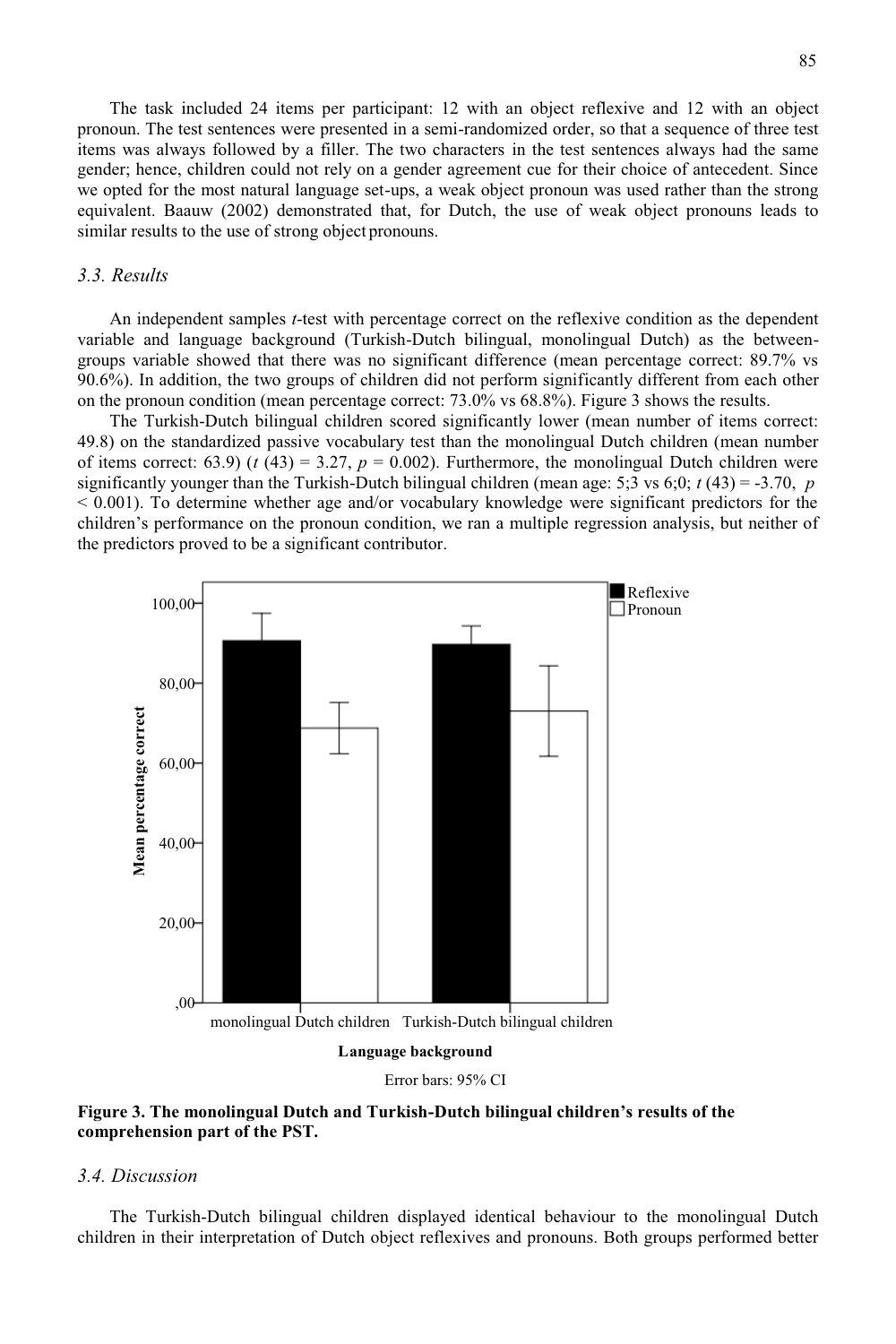on the reflexives than on the pronouns, thereby showing a DPBE. Although the Turkish-Dutch bilingual children had a smaller passive lexicon than the monolingual Dutch children, this difference did not seem to affect their interpretation of reflexive and pronouns. Moreover, both the vocabulary size and age at testing were not significant predictors of correct performance on the present binding task. Since these younger Turkish-Dutch bilingual children exhibited similar behaviour to the older Turkish-Dutch bilingual children that were tested in a previous study (van Koert et al., 2013), it seems likely that length of exposure has little effect on their binding performance. More precisely, the threshold of required input in the target language (i.e. Dutch) appears to be low, as these bilingual children receive less input than their monolingual peers but still demonstrate a comparable level of comprehension. Furthermore, Turkish does not seem to be in these bilingual children's way of acquiring the Dutch binding conditions.

#### **4. Experiment II: Dutch production**

The production study investigates the elicited production of Dutch pronouns and reflexives in object position in monoclausal sentences in a group of Turkish-Dutch bilingual children and a group of monolingual Dutch children.

#### *4.1. Participants, materials and procedures*

The same children as in Experiment I participated in this production experiment. The production of reflexives and pronouns was elicited by means of a production task. Children were shown two pictures of the protagonists, as in Figures 1a and 1b, and then they saw one picture. The pictures were accompanied by an introduction sentence and a question, as in (11) for the reflexive condition and (12) for the pronoun condition.

(11)Experimenter: 'Hier zie je de prinses. Hier zie je oma' "This is the princess. This is granny." Experimenter: 'En wat doet de prinses? (Die?)' "And what is the princess doing? (She's?)" Target answer: '(De prinses/zij/ze/die) bijt zichzelf.' "(The princess/she's) biting herself." (12)Experimenter:'Hier zie je opa. Hier zie je de piraat.' "This is grandpa. This is the pirate." Experimenter: 'En wat doet opa met de piraat? (Die?)' "And what is grandpa doing to the pirate? (He's?)" Target answer: '(Opa/hij/die) slaat hem.' "(Grandpa/he's) hitting him."

The task included 12 test items per participant, the target object of six of them was a reflexive, as in (11), and for six it was a pronoun, as in (12). The children's answers were transcribed during the session. Each response was scored as reflexive, pronoun, NP or omission. Null responses were excluded from the analyses.<sup>2</sup>

#### *4.2. Results*

To analyse the results of the production task in the reflexive condition a  $\chi^2$  test was carried out. The association between the language background and which answer was given was close to significance  $(\chi^2)$  $(3) = 8.3, p = 0.056$ ). The main difference that contributed to this result was that the monolingual Dutch children gave fewer answers containing an omission  $(9.7\%$  of their answers;  $z = -1.6$ ) than the Turkish-Dutch bilingual children (20.6% of their answers;  $z = 1.7$ ). Figure 4 illustrates the differences between

 $2$  One monolingual Dutch child provided two null responses in the pronoun condition; there were 10 null responses in total given by two Turkish-Dutch bilingual children.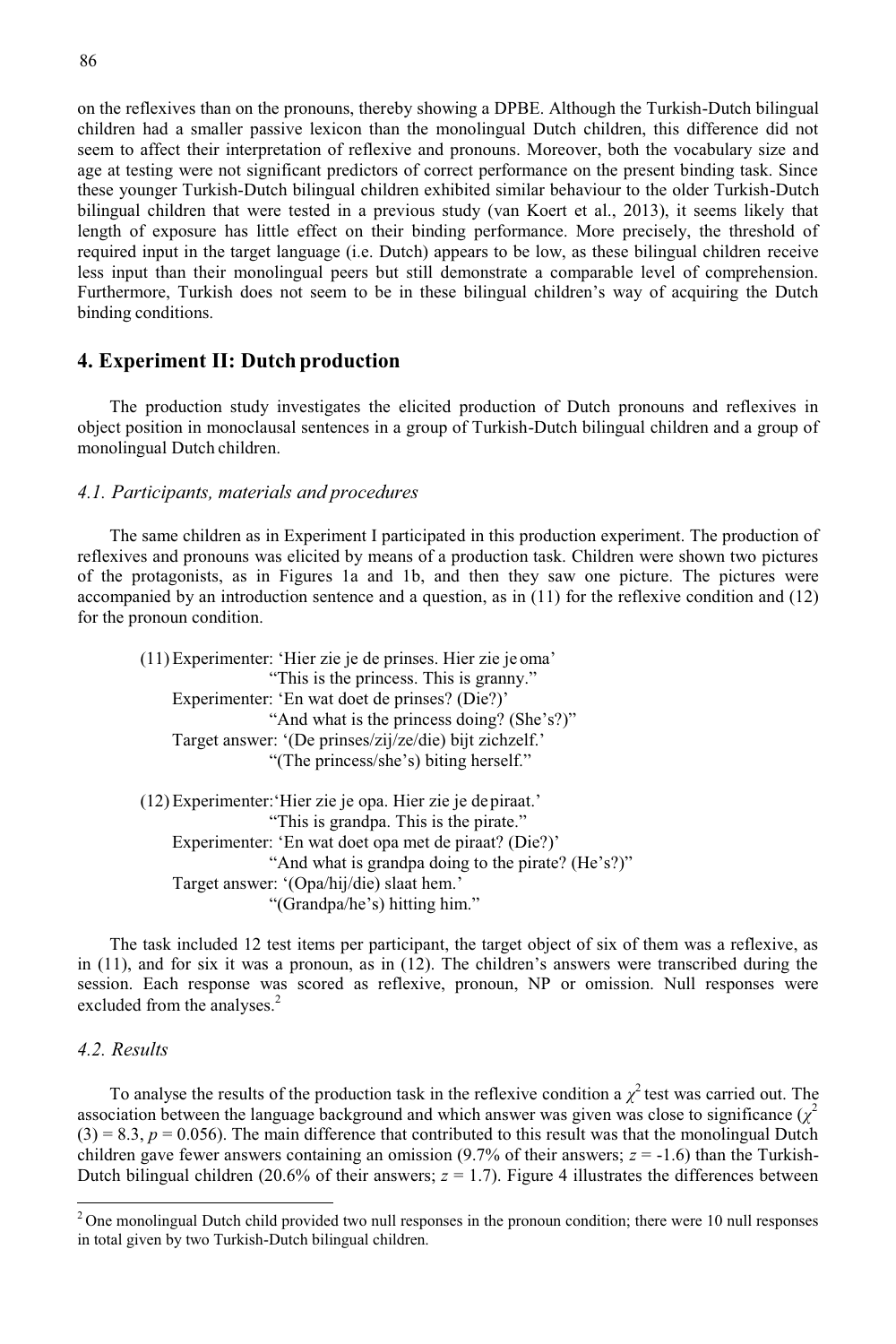

the monolingual Dutch and the Turkish-Dutch bilingual children on the reflexive condition of the elicited production task.

**Figure 4. Mean percentage of types of answers given by the monolingual Dutch and the Turkish-Dutch bilingual children on the reflexive condition.** 

 $A \chi^2$  test was run to analyse the results of the production task in the pronoun condition. There was a significant association between the language background and which answer was given  $(\chi^2(3) = 29.82, p$ < 0.001). Dutch monolingual children used significantly more pronouns in their answers (35.2% of their answers;  $z = 3.1$ ) than Turkish-Dutch bilingual children  $(8.3\%$  of their answers;  $z = -3.4$ ). In addition, Dutch monolingual children gave significantly fewer answers containing an omission (39.4% of their answers;  $z = -1.6$ ) than Turkish-Dutch bilingual children (59.5% of their answers;  $z = 1.7$ ). Figure 5 shows the differences between the monolingual Dutch and the Turkish-Dutch bilingual children on the pronoun condition of the elicited production task.



**Figure 5. Mean percentage of types of answers given by the monolingual Dutch and the Turkish-Dutch bilingual children on the pronoun condition.**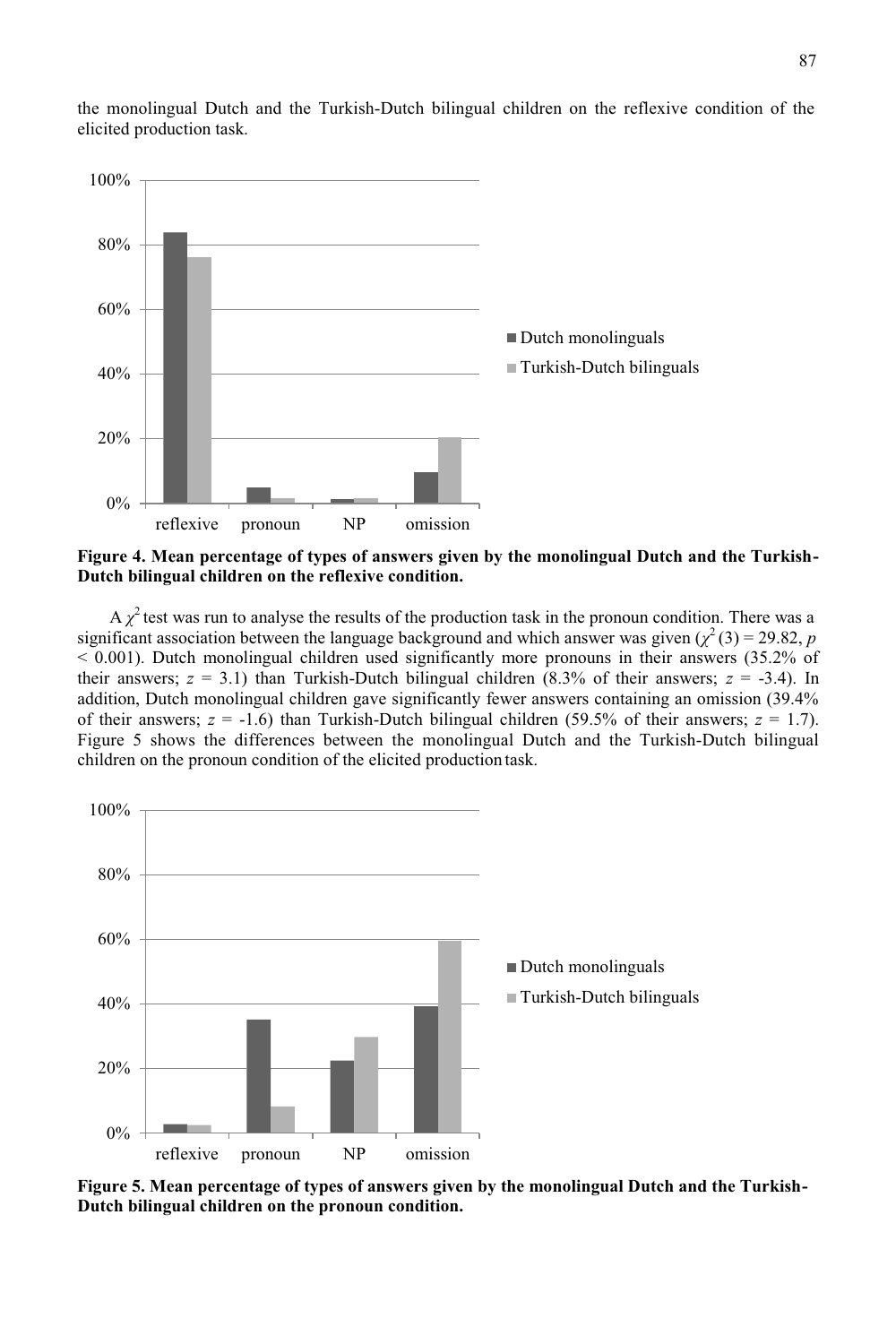#### *4.3. Omissions in the pronoun condition*

Since the Turkish-Dutch bilingual children omitted significantly more objects in the pronoun condition than the monolingual Dutch children, we decided to investigate this difference more closely, as this could be an indication of cross-linguistic influence from Turkish to Dutch. When we reexamined the set-up of the elicited production task, we noticed that both protagonists in each item were highly prominent figures in the discourse, as in  $(13)$ .

(13)Experimenter: 'This is the fairy [points to the picture of the fairy]. This is the witch [points to the picture of the witch]. [Shows the picture with the action and asks] What is the fairy doing to the witch?'

The discourse in (13) pragmatically licenses drop, if the language in question allows it. Turkish has discourse licensed object drop, meaning that in discourse set-ups such as (14) the object may be covertly realized.

| $(14)$ [Zeynep <sub>m</sub> ] |                                                           |               |                   |                                       |
|-------------------------------|-----------------------------------------------------------|---------------|-------------------|---------------------------------------|
| Elif                          | Mehmet'in $_k$                                            | $pro_{\rm m}$ | beğendiğini       | söyledi.                              |
| Elif                          | Mehmet.GEN                                                |               | like.3sg.poss.acc | say.PAST                              |
|                               | 'Elif said (that) Mehmet likes <i>pro</i> <sub>m</sub> .' |               |                   |                                       |
|                               |                                                           |               |                   | (example based on Gürel, 2002, p. 28) |

If the object is highly prominent in the discourse – and in (13) there is only one possible object, because the experimenter and the child are both looking at the picture showing the fairy biting the witch – it can be dropped in Turkish. Young monolingual Turkish children have been found to elide object pronouns significantly more than adults (Gürcanlı, Nakipoğlu Demiralp & Özyürek, 2007); are these Turkish-Dutch bilingual children therefore influenced by their Turkish when they omit the object in Dutch? Before we can answer that question, we need to look at adult and child Dutch.

Dutch has topic drop, meaning that in discourse set-ups like (15) the topicalized object may be dropped, resulting in a null object.

|                         | (15) Ouestion: Ga je mee naar Star Wars VII?  |        |    |              |                                                                                |  |
|-------------------------|-----------------------------------------------|--------|----|--------------|--------------------------------------------------------------------------------|--|
|                         | 'Do you wanna come with us to Star Wars VII?' |        |    |              |                                                                                |  |
| Answer:                 | Die                                           | heb    | ik | al           | gezien.                                                                        |  |
|                         | <b>That</b>                                   | have I |    | already seen |                                                                                |  |
| 'I've already seen it.' |                                               |        |    |              |                                                                                |  |
|                         |                                               |        |    |              | (example based on Müller & Hulk, 2001; originally by De Haan & Tuijnman, 1988) |  |

Adults can use this kind of object topic drop when the discourse allows it. Young Dutch children use this type of topic drop to a greater extent than adults in spontaneous speech (De Haan & Tuijnman, 1988; Thrift, 2003). In addition, they are known to occasionally drop objects in postverbal position, (Blankenstijn & Schepers, 2003; Thrift, 2003), as in (16). This is ungrammatical in adult Dutch and probably reflects a developmental stage.

| $(16)$ Maria | kan | niet | maken.               | (Maria, 2;08.28)                    |
|--------------|-----|------|----------------------|-------------------------------------|
| Maria        | can | not  | make. <sub>INF</sub> |                                     |
|              |     |      |                      | (example from Thrift, 2003, p. 113) |

Hence, object drop is not just a Turkish phenomenon; it occurs in child Dutch as well. Typically developing Dutch children incorrectly drop the postverbal object increasingly less until, at around six years old, they hardly err anymore (Blankenstijn & Schepers, 2003; Thrift, 2003).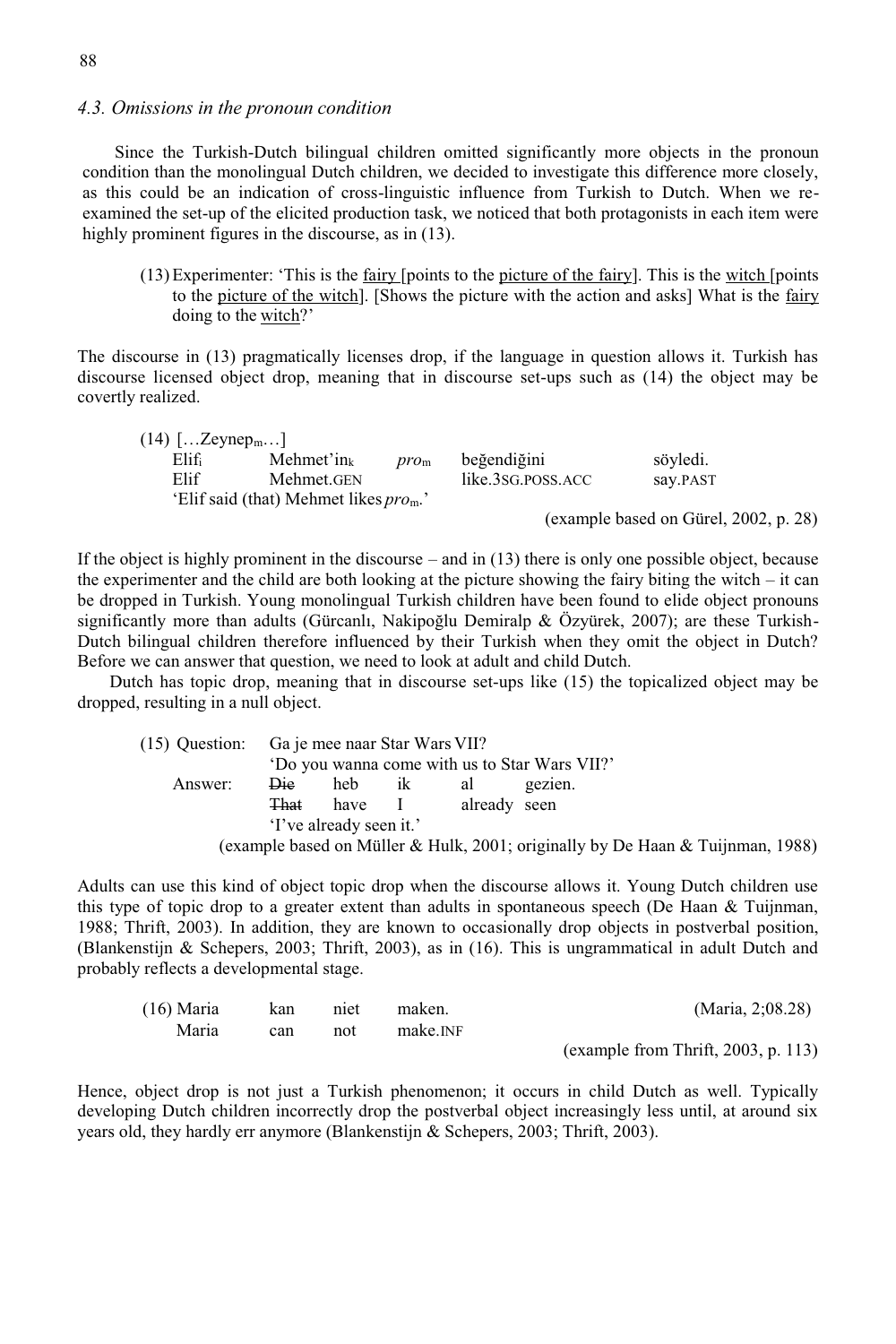#### *4.3.1. Analysis of object pronoun omissions*

To determine whether the Turkish-Dutch bilingual children are influenced by their Turkish when they provide their response to the elicited production task, we need to know what their omissions consist of. If these monolingual Dutch children only produce object topic drop and the Turkish-Dutch bilingual children only produce postverbal object drop, then cross-linguistic influence from Turkish to Dutch is more likely than when both groups of children produce similar numbers of object topic drop and postverbal object drop. Table 1 provides a summary of the responses that were categorized as follows: finite verb + subject, bare infinitive, bare finite verb and different construction.

| <b>Type of omission</b> | <b>Example</b>                    | <b>Monolingual Dutch</b> | <b>Turkish-Dutch</b><br>bilingual |
|-------------------------|-----------------------------------|--------------------------|-----------------------------------|
| Finite verb $+$ subject | $(Dieobj)$ Bijt ze                |                          |                                   |
|                         | '(Her?) Bites she'                |                          |                                   |
| <b>Bare infinitive</b>  | Bijten                            | 27                       | 42                                |
|                         | 'Biting'                          |                          |                                   |
| <b>Bare finite verb</b> | $(Diesubj?)$ <sup>#</sup> Bijt    | 13                       | 20                                |
|                         | '(She?) bites'                    |                          |                                   |
| <b>Different</b>        | ( $Diesubj$ ?) Bijt in d'r vinger | 13                       |                                   |
| construction            | '(She?) Bites in her finger'      |                          |                                   |

**Table 1. Fine-grained analysis of object omissions in elicited production task.** 

A  $\chi^2$  test revealed a significant association between the language background of the children and which type of omission was given  $(\chi^2(3) = 17.57, p = 0.001)$ . The only significant difference that contributed to this result was that the monolingual Dutch children provided more omissions by using a different construction (23.2% of their omissions consisted of a different construction;  $z = 2.7$ ) than the Turkish-Dutch bilingual children (1.4% of their omissions consisted of a different construction; *z* = -2.4). The Turkish-Dutch bilingual children did not behave significantly differently from their monolingual peers with regard to the other types of omissions. Therefore, the difference in object omissions between the bilingual and monolingual children appears to be quantitative rather than qualitative.

#### *4.3.2. Discussion of types of object pronoun omissions*

Table 1 lists four different types of omissions but in order to determine whether the Turkish-Dutch bilingual children show cross-linguistic influence, we need to know which types display object topic drop or postverbal object drop. The first type, "finite verb + subject", is an instance of topicalisation, because the finite verb precedes the subject (De Haan & Tuijnman, 1988). However, it is probably not an example of object topic drop, as it is likely that the children who produced these omissions understood the demonstrative pronoun *die* ('that') – that was used as a prompt to help children produce a sentence – as an object, meaning that the experimenter already uttered the object and children only had to produce the rest of the topicalised sentence. The reason why the bilingual children produced this type of omission slightly more than the monolingual children could be because the object reading of the prompt *die* ('that') is pragmatically not the most ideal interpretation. The topic position is usually reserved for new information and the object in this case did not constitute new information in the discourse. When there is no new information, the subject bias causes listeners to infer that the demonstrative pronoun refers to the subject, i.e. *de fee* ('the fairy'), (Kehler & Rohde, 2013). Therefore, the most likely continuation for the question *Wat doet de fee met de heks? Die..?* ('What is the fairy doing to the witch? She's…?') should be one in which the demonstrative pronoun *die* ('that') is interpreted as a subject.

The second type of omission is "bare infinitive;" children tend to rely on the infinitive in elicitation tasks, even though it is pragmatically not the best continuation in adult language. It is not a straightforward case of omission, because on the one hand the bare infinitive suffices as answer, whereas, on the other hand, in set-ups like these it would be clearer to add a pronoun. In addition, it is not evident whether infinitival clauses contain object topic drop, as some claim that topicalisation is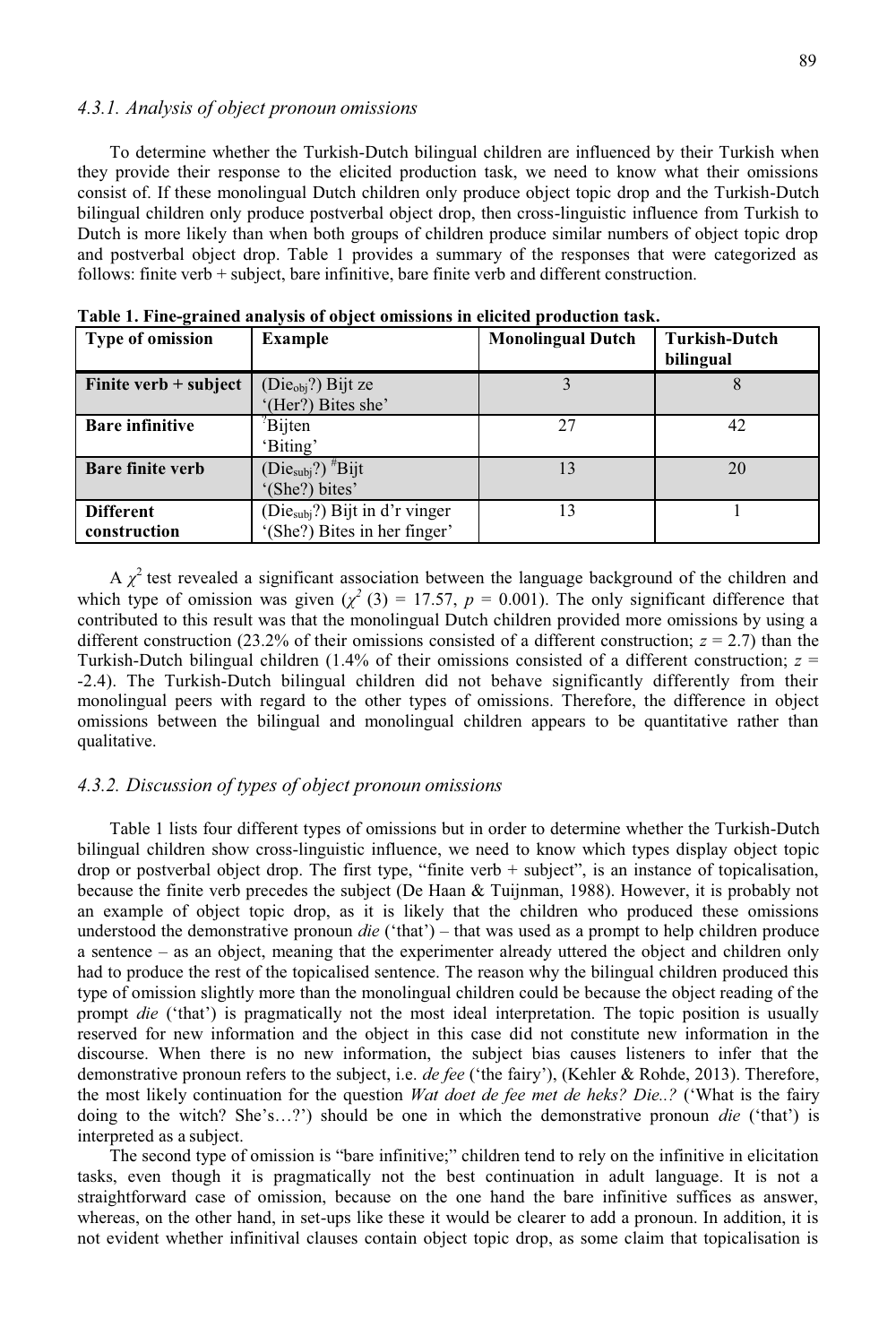90

marked by preposed finite verbs (De Haan & Tuijnman, 1988), while others argue that object topic drop occurs in infinitival clauses, too (Thrift, 2003). Since there was no significant difference between the rates of production of "bare infinitive" between the bilingual and the monolingual children and since it is unclear whether this is a case of omission, we will not analyse this type further.

A clear type of omission is "bare finite," as it constitutes postverbal object drop. It is ungrammatical to only include the finite verb in the answer, because *slaan* ('to hit'), for example, is a transitive verb, which requires an object. Furthermore, this type of answer does not include topicalisation, as the addition of a subject after the finite verb would be necessary in that case. Since there is no significant difference between the rates of production of "bare finites" between the bilingual and the monolingual children, it is difficult to determine whether the bilingual children show signs of cross-linguistic influence from Turkish to Dutch. However, the bilingual children produce marginally more of these "bare finites" at a slightly older age; thus, it could be that they linger longer in this stage.

Finally, the last type of omission consisted of "different constructions". Monolingual Dutch children used significantly more different constructions, such as *knijpen aan z'n schouders* ('pinching on his shoulders'), *in d'r hand bijten* ('in her hand bite') and *ze hoofd kloppen* ('his head thump'), than the Turkish-Dutch bilingual children. It is highly likely that this difference is due to the monolingual children's bigger vocabulary size, which was demonstrated by the higher mean score on the standardized passive vocabulary test by the monolingual children. As this category had nothing to do with omission, we cannot conclude whether the bilingual children show signs of cross-linguistic influence from Turkish to Dutch on the basis of this category.

#### *4.4. Discussion*

The Turkish-Dutch bilingual children omit more reflexives and significantly more pronouns than the monolingual Dutch children in the present elicited production task. At first sight this difference signifies cross-linguistic influence, especially as object drop is a Turkish phenomenon that obligatorily occurs in discourse set-ups where the protagonists are highly prominent (Gürcanlı et al., 2007). However, child Dutch also displays object drop, which is why the monolingual Dutch children show instances of object omission, too. Moreover, a fine-grained analysis of the object omissions did not reveal any significant differences between the monolingual and bilingual children. It is therefore difficult to tease apart cross-linguistic influence (from Turkish to Dutch) from (Dutch) language development. Cross-linguistic influence could manifest itself in that the bilingual children merely need more time to leave the object drop stage of Dutch than their monolingual peers (Müller & Hulk, 2001).

Secondly, these results reveal a DPBE in production (contra Spenader et al., 2009; but pro Ruigendijk et al., 2010), as the Turkish-Dutch bilingual and the monolingual Dutch children produce fewer pronouns (even when the full NPs are included) than reflexives. The DPBE seems more pronounced for the bilingual children, because they produce so few pronouns; yet, this could also indicate a difficulty with pronoun realisation.

#### **5. Experiment III: Turkish comprehension**

The third experiment examines the interpretation of Turkish object pronouns and reflexives in biclausal sentences by a group of Turkish-Dutch bilingual children; these were different children from the ones tested in Experiments I and II. The research question addressed in this experiment asks whether these Turkish-Dutch bilingual children show any signs of cross-linguistic influence from Dutch to Turkish, i.e. will they show a DPBE in Turkish, even though on the basis of two theoretical accounts this effect is not expected to occur in Turkish. To our knowledge there is only one study that investigated the comprehension of binding by monolingual Turkish children and they found worse performance on reflexives than on pronouns (Aarssen & Bos, 1999); however, unfortunately, their methodology differed greatly from the present methodology, which makes a comparison difficult to draw.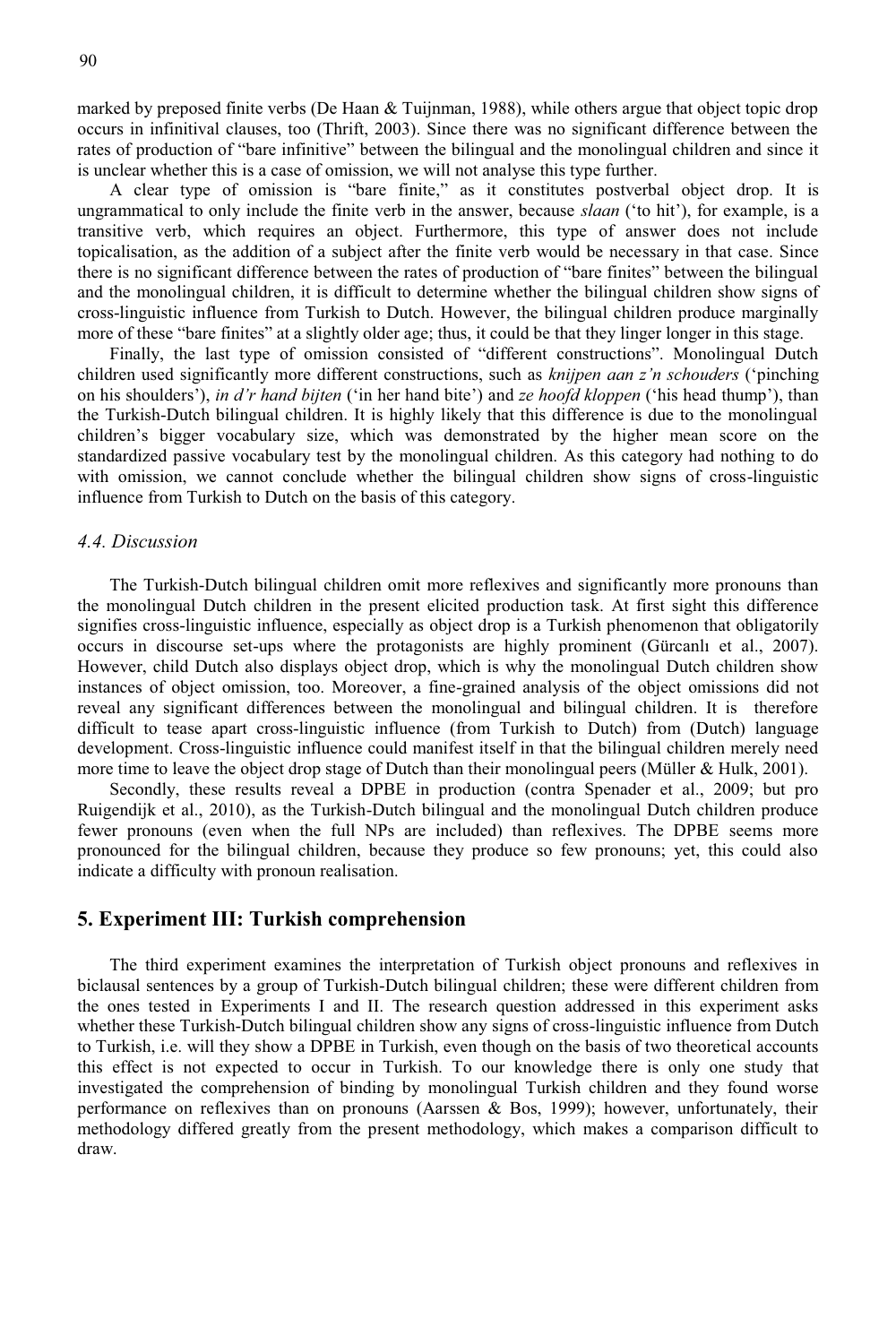#### *5.1. Participants*

Twenty-two typically developing Turkish-Dutch bilingual children participated. They had a mean age of 8;3 (range:  $6(7-9;10, SD = 12 \text{ months})$  and were recruited from primary schools in Arnhem. There is a strong Turkish community in the Netherlands with several organizations, clubs, TV channels, mosques and schools. The participants' parents were likely heritage speakers of Turkish, because they undoubtedly do not belong to the group of first generation immigrants. However, no parental questionnaire was administered; thus, the bilingual children's familiarity with Turkish could only be estimated from their results on the Turkish translation of the Peabody Picture Vocabulary Test (Blom, Boerma & Timmermeister, 2014). All the children were individually tested by a native speaker of Turkish in a quiet room at their school.

#### *5.2. Materials and procedure*

All of the children completed a part of the Turkish translation of the Peabody Picture Vocabulary Test (Blom et al., 2014), which consisted of 32 items, before they carried out the binding task. The binding task was a Turkish translation of the advanced syntactic test of pronominal reference revised (A-STOP-R) (van der Lely, 1997), which is a picture verification task. The original control items in the A-STOP-R depended on gender: these pictures showed one of the animals sporting a moustache, indicating that this particular animal was male so that it could be referred to with *him* and *himself*, and the other animal wore a pink bow and pink nail varnish to signify that this animal was feminine and, hence, could be referred to with *her* and *herself*. However, since Turkish has no gender, these control items had to be adapted; therefore, they were changed to include *kendisi* ('self.3SG'), which is the quasireflexive (i.e. both locally and non-locally bound) element, to establish which interpretation these Turkish-Dutch bilingual children prefer for *kendisi* ('self.3SG').

#### *5.3. Results*

The Turkish-Dutch bilingual children's overall performance was analysed using repeated measures ANOVAs with the within factors Anaphor (reflexive, pronoun) and Matching (match, mismatch). No significant main effect of Anaphor was found, meaning that the overall mean percentage correct on object reflexives was comparable to the overall mean percentage correct on object pronouns (75.8% versus 72.0%). The ANOVA revealed a main effect of Matching (*F* (1, 21) = 24.76,  $p < 0.001$ ,  $\eta^2$  = 0.54), meaning that the children performed better on the matching than on the mismatching sentencepicture pairs (mean percentage correct: 87.3% versus 60.4%). The results are presented in Table 2.

| <b>Test condition</b> | Reflexive match | <b>Reflexive</b><br>mismatch | <b>Pronoun match</b> | Pronoun<br>mismatch |
|-----------------------|-----------------|------------------------------|----------------------|---------------------|
| % correct             | 87.9%           | 63.6%                        | 86.7%                | 57.2%               |

**Table 2. Turkish-Dutch bilingual children's results on the Turkish picture verification task.** 

For the control items a one-sample *t*-test showed that these children understood *kendisi* ('self.3SG') as a reflexive more than chance  $(t(21) = 7.25, p < 0.001)$ . In other words, they preferred to interpret *kendisi* ('self.3SG') as a reflexive (76.2% of the time) rather than as a pronoun (23.8% of the time). Finally, the Turkish-Dutch bilingual children had a mean score of 21 items correct on the vocabulary test (range:  $12 - 30$  items,  $SD = 5$  items).

#### *5.4. Discussion*

The Turkish-Dutch bilingual children show similar behaviour on the Turkish object reflexives and on the pronouns; thus, they do not display a DPBE in Turkish and they do not have a poorer understanding of reflexives than of pronouns (contra Aarssen & Bos, 1999; but in line with the theoretical accounts of Rooryck & Vanden Wyngaerd (2014) and Ruigendijk et al. (2010), see Sections 2.1. and 2.2.). On the one hand, these bilingual children do not seem to be influenced by their Dutch, as they do not show a DPBE; on the other hand, they appear to show more target-like behaviour on the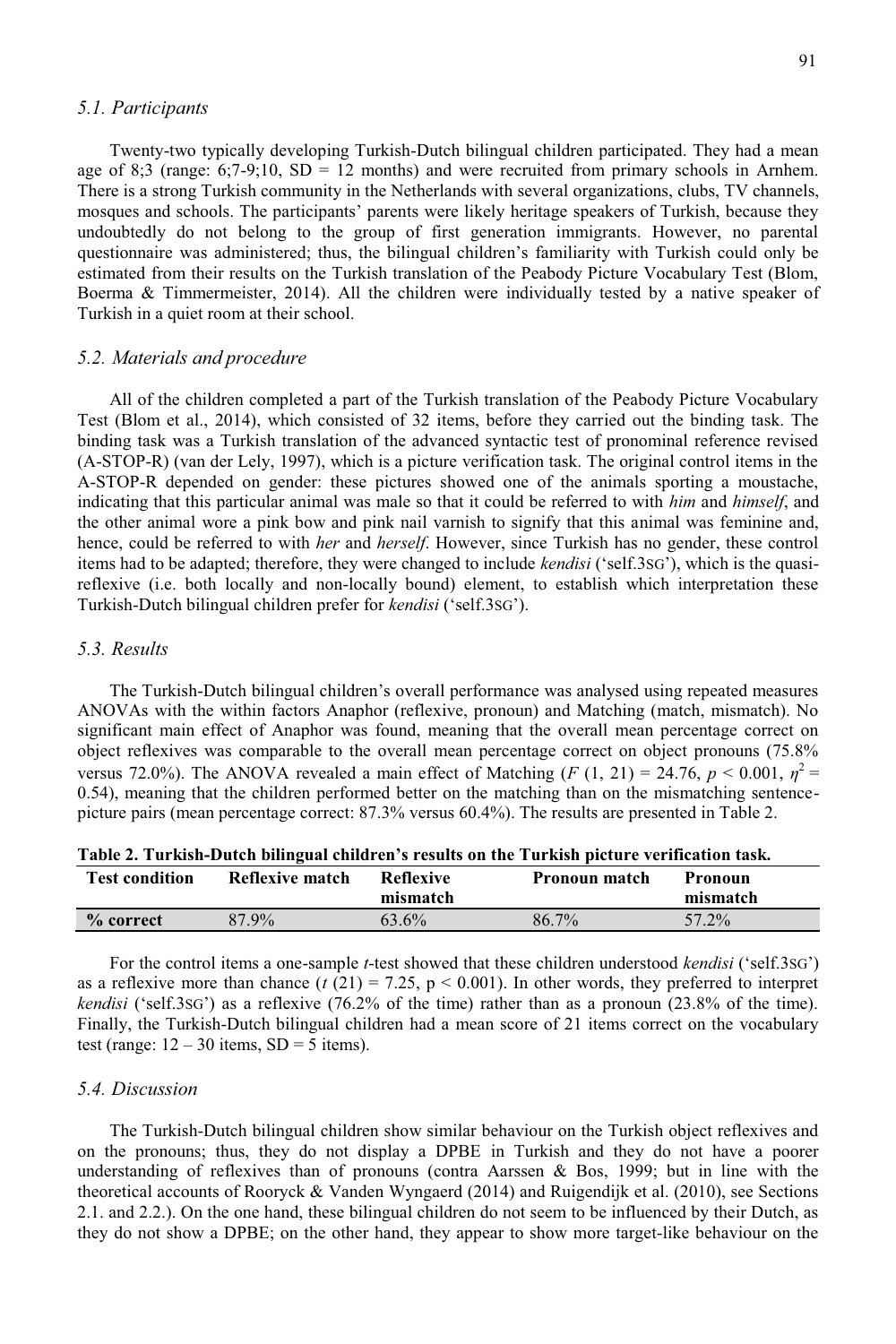reflexives than their monolingual peers in the Aarssen and Bos study, which may indicate some facilitative effect from Dutch. Indeed, if the resources for Turkish and Dutch were not pooled in these bilingual children, worse performance than the monolingual children would have been expected. However, since the methodologies differ to such an extent, it is difficult to make any comparison between the monolingual Turkish child participants in the Aarssen and Bos study and our Turkish-Dutch bilingual child participants.

The bilingual children in the present experiment showed a preference for the reflexive interpretation of *kendisi* ('self.3SG') in situations where the reflexive and the pronoun reading were equally likely. Despite there not being any studies that examined the interpretation preferences of *kendisi* ('self.3SG') by monolingual Turkish children, we do know that monolingual Turkish adults do not prefer one reading over the other in situations like these (Demirci, 2001). Why do these bilingual children show a different preference? It could be that these children prefer local binding and, hence, rely on the reflexive interpretation of *kendisi* ('self.3SG') rather than on the pronoun interpretation (Kıran, 2014); yet, this explanation is not likely, as these same children sometimes incorrectly accepted non-local NP antecedents for *kendi* ('self'), which the 63.6% correct performance on the reflexive mismatch conditions shows, see Table 2. Another explanation posed by Kıran (2014) is that *kendisi*  ('self.3SG') is morphologically closer to *kendi* ('self') than to *o* ('he/she/it'), causing children to connect the meaning of *kendisi* ('self.3SG') to that of *kendi* ('self'). This explanation is tenable, as the acceptance rate of *kendisi* ('self.3SG') as a reflexive (76.2%) is comparable to the mean percentage correct on *kendi* ('self') in the matching and mismatching conditions (75.8%). Alternatively, these bilingual children may map the structure of the Dutch pronominal paradigm, including the object pronoun *hem* ('him'), the complex reflexive *zichzelf* ('SE-self') and the simple reflexive *zich* ('SE'), to the Turkish pronominal system, meaning that *hem* ('him') is mapped onto *o* ('he/she/it'), *zichzelf* ('SEself') onto *kendi* ('self') and *zich* ('SE') onto *kendisi* ('self.3SG'). Since *zich* ('SE') allows long-distant binding in some contexts (Everaert, 1991), it shares some superficial characteristics with *kendisi*  ('self.3SG'). If indeed children map these two systems onto each other, it would cause them to prefer the reflexive interpretation of *kendisi* ('self.3SG'), as it is the most salient reading of *zich* ('SE'). It is only this latter explanation that assumes cross-linguistic influence from Dutch to Turkish.

#### **6. Conclusion**

All in all, Experiments I, II and III revealed that Turkish-Dutch bilingual children show very similar behaviour to their monolingual Dutch and Turkish peers in their comprehension and production of object reflexives and pronouns. First of all, Experiment I showed that young Turkish-Dutch bilingual children perform more target-like on reflexives than on pronouns, just like young monolingual Dutch children. Therefore, Turkish does not seem to hinder the acquisition of Dutch binding by these bilingual children. Secondly, Experiment II demonstrated that, even though Turkish-Dutch bilingual children omit more object reflexives and pronouns in their elicited production than their monolingual Dutch peers, they again both show more target-like behaviour on reflexives than on pronouns. Hence, there are no qualitative differences between the bilingual and monolingual children. All the children's omissions may have had to do with difficulties in pronoun realisation, causing both bilingual and monolingual children to rely on an avoidance strategy. An alternative explanation is that the bilingual children remain longer than their monolingual peers in a phase in which they allow object drop under the influence of Turkish. The present experiment did not gather enough evidence to decide between these two explanations. Finally, Experiment III revealed that the Turkish-Dutch bilingual children performed similarly on Turkish object reflexives and on Turkish object pronouns, thereby showing no delay of Principle B effect. A previous study found that monolingual Turkish children performed less target-like on the reflexives than on the pronouns (Aarssen & Bos, 1999); however, since the methodologies are very different, it is impossible to determine whether the more target-like performance on the reflexives by the Turkish-Dutch bilingual children is due to (positive) crosslinguistic influence from Dutch to Turkish. Despite the children's similar behaviour on reflexives and pronouns, their performance does not reach ceiling. Perhaps the use of overt pronouns and reflexives throughout the task in both studies was not very natural for the children (Gürcanlı et al., 2007). Further research is necessary to uncover what monolingual Turkish children's knowledge of reflexives and pronouns comprises and to what extent Turkish bilingual children differ. Taken together, the present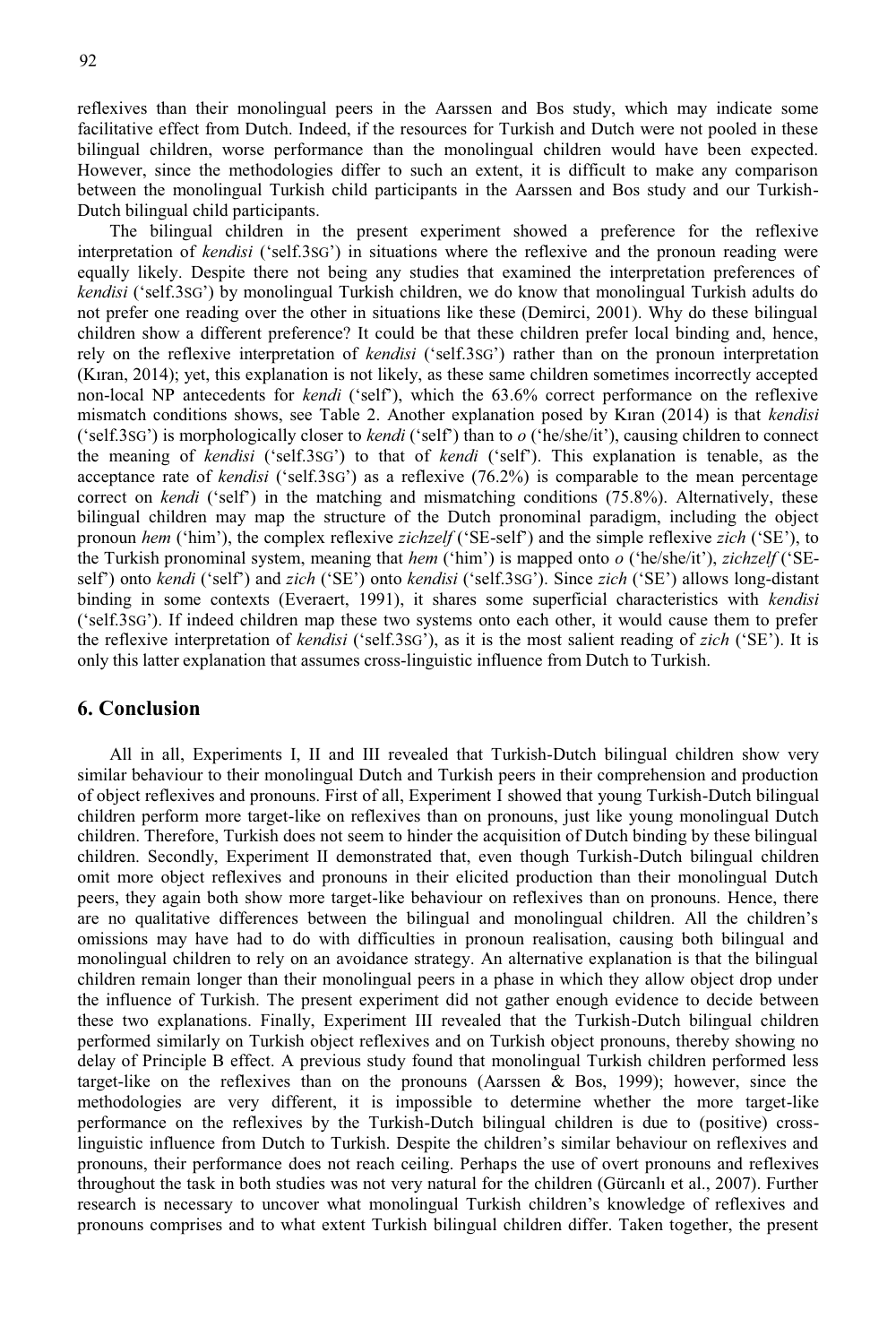experiments showed that Turkish-Dutch bilingual children experience no impediment from either language in the domain of binding.

## **Abbreviations in glosses**

| 3          | third person | <b>PAST</b> | past              |
|------------|--------------|-------------|-------------------|
| <b>ACC</b> | accusative   | <b>POSS</b> | possessive        |
| ADV        | adverb       | <b>PRES</b> | present           |
| <b>GEN</b> | genitive     | <b>SE</b>   | simple expression |
| <b>INF</b> | infinitive   | SG          | singular          |
| <b>OBJ</b> | object       | <b>SUBJ</b> | subject           |

### **References**

- Aarssen, Jeroen and Bos, Petra. 1999. Cohesive Devices in Bilingual Development. In: Guus Extra and Ludo Verhoeven (Eds.) Bilingualism and Migration, Studies on Language Acquisition 14, 143-164. Mouton de Gruyter, Berlin.
- Baauw, Sergio. 2002. Grammatical Features and the Acquisition of Reference: A Comparative Study of Dutch and Spanish. Outstanding Dissertations in Linguistics. Routledge, London.
- Baauw, Sergio, Zuckerman, Shalom, Ruigendijk, Esther, and Avrutin, Sergey. 2011. Principle B Delays as a Processing Problem: Evidence from Task Effects. In: Angela Grimm, Anja Muller, Cornelia Hamann and Esther Ruigendijk (Eds.) Production-Comprehension Asymmetries in Child Language. De Gruyter Mouton, Berlin.
- Bergmann, Christina, Paulus, Markus and Fikkert, Paula. 2009. A Closer Look at Pronoun Comprehension: Comparing Different Methods. In: João Costa, Ana Castro, Maria Lobo and Fernanda Pratas (Eds.) Language Acquisition and Development: Proceedings of GALA 2009, 53-61. Cambridge Scholars Publishing, Cambridge.
- Blankenstijn, Claudia and Schepers, Annette. 2003. Language Development in Children with Psychiatric Impairment. Published PhD Dissertation, University of Amsterdam. LOT, Utrecht.
- Blom, Elma, Boerma, Tessel and Timmermeister, Mona. 2014. Turkish Translation of the Peabody Picture Vocabulary Test. Cognitive Development in the Context of Emerging Bilingualism. www.uu.nl/codembi.
- Bloom, Paul, Barss, Andrew, Nicol, Janet and Conway, Laura. 1994. Children's Knowledge of Binding and Coreference: Evidence from Spontaneous Speech. Language 70, 53-71.
- Chien, Yu-Chin and Wexler, Kenneth. 1990. Children's Knowledge of Locality Conditions in Binding as Evidence for the Modularity of Syntax and Pragmatics. Language Acquisition 1 (3), 225-295.
- Chomsky, Noam. 1981. Lectures on Government and Binding: the Pisa lectures. Foris Publications, Dordrecht.
- Conroy, Anastasia, Takahashi, Eri, Lidz, Jeffrey and Phillips, Colin. 2009. Equal Treatment for All Antecedents: How Children Succeed with Principle B. Linguistic Inquiry 40 (3), 446-486.
- De Haan, Ger and Tuijnman, K. 1988. Missing Subjects and Objects in Child Grammar. In: Peter Jordens and Josine Lalleman (Eds.) Language Development, 101-121. Foris Publications, Dordrecht.
- Demirci, Mahide. 2001. Acquisition of Binding of English Reflexives by Turkish L2 Learners: A Neo-Gricean Pragmatic Account. Journal of Pragmatics 33, 753-775.
- De Villiers, Jill, Cahillane, Jacqueline and Altreuter, Emily. 2006. What can Production Reveal about Principle B? In Kamil Ud Deen, Jun Nomura, Barbara Schulz and Bonnie D. Schwartz (Eds.) The Proceedings of the Inaugural Conference on Generative Approaches to Language Acquisition – North America, 89-100. University of Connecticut Occasional Papers in Linguistics 4.
- Everaert, Martin. 1991. Contextual Determination of the Anaphor/Pronominal Distinction. In: Jan Koster and Eric Reuland (Eds.) Long-Distance Anaphora, 77-118. Cambridge UP, Cambridge.
- Grodzinsky, Ygor and Reinhart, Tanya. 1993. The Innateness of Binding and Coreference. Linguistic Inquiry 24, 69-102.
- Gürcanlı, Özge, Nakipoğlu Demiralp, Mine and Özyürek, Aslı. 2007. Shared Information and Argument Omission in Turkish. In: Heather Caunt-Nulton, Samantha Kulatilake and I-hao Woo (Eds.) Proceedings of the 31<sup>st</sup> Annual Boston University Conference on Language Development, 267-273. Cascadilla Press, Somerville, MA.
- Gürel, Ayse. 2002. Linguistic characteristics of second language acquisition and first language attrition: Turkish overt versus null pronouns. PhD dissertation, McGill University.
- Hulk, Aafke and Müller, Natascha. 2000. Bilingual first language acquisition at the interface between syntax and pragmatics. Bilingualism: Language and Cognition 3 (3), 227-244.
- Kehler, Andrew and Rohde, Hannah. 2013. A Probabilistic Reconciliation of Coherence-Driven and Centering-Driven Theories of Pronoun Interpretation. Theoretical Linguistics 39 (1-2), 1-37.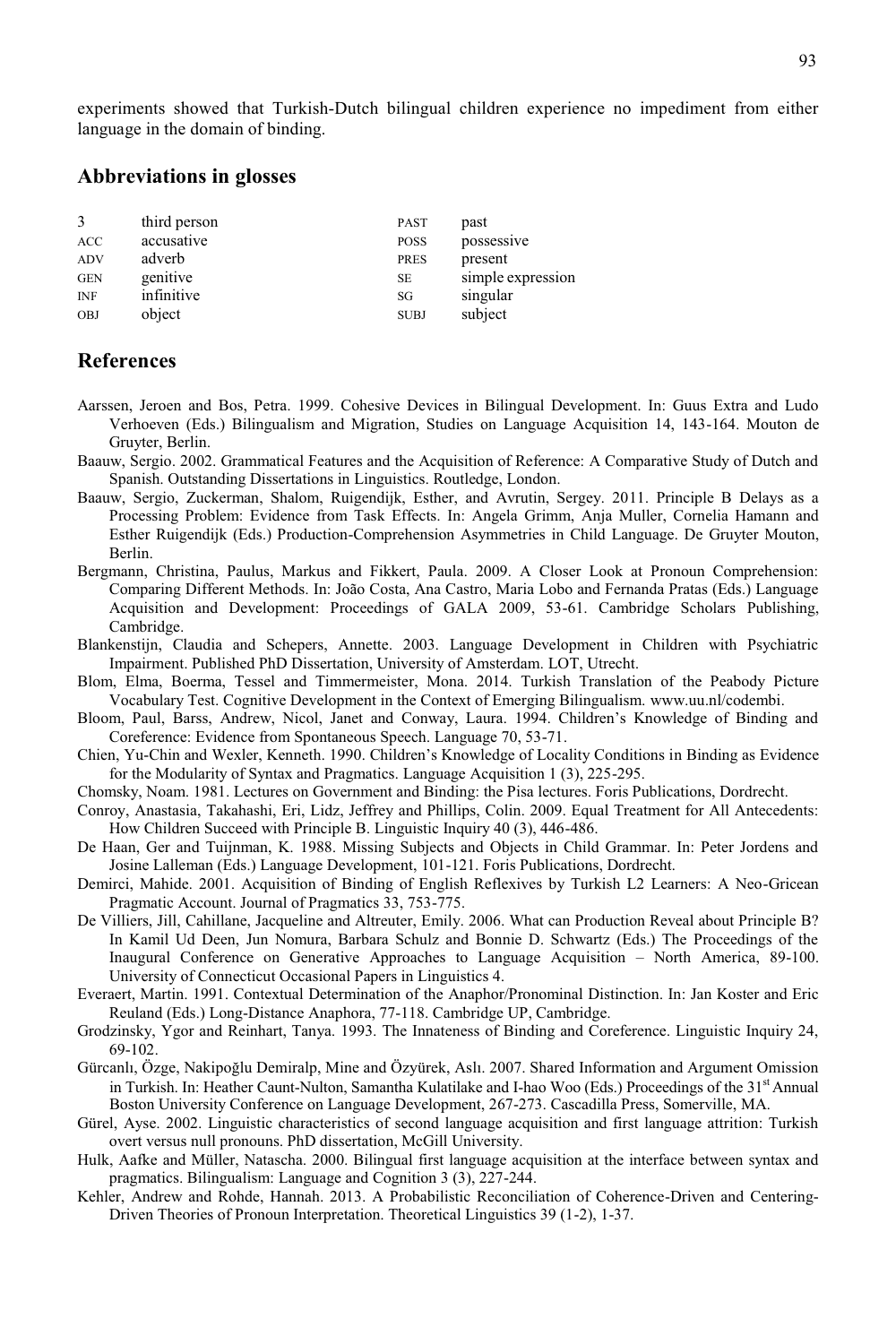94

- Kıran, Canan. 2014. The Turkish-Dutch Bilingual Children's Interpretation of Pronouns and Reflexives in Turkish. Unpublished MA thesis, Radboud University of Nijmegen.
- van Koert, Margreet, Hulk, Aafke, Koeneman, Olaf and Weerman, Fred. 2013. How do Turkish-Dutch Bilingual Children Interpret Pronouns and Reflexives in Dutch? In: Jennifer Cabrelli Amaro, Tiffany Judy and Diego Pascual y Cabo (Eds.) Proceedings of the 12th Generative Approaches to Second Language Acquisition Conference, 85-99. Cascadilla Press, Somerville, MA.
- van Koert, Margreet, Koeneman, Olaf, Weerman, Fred and Hulk, Aafke. 2015. The Quantificational Asymmetry: A Comparative Look. Lingua 155, 140-153.
- van der Lely, Heather. 1997. Advanced-Syntactic Test of Pronominal Reference Revised (A-STOP-R). www.dldcn.com.
- Marinis, Theodoros and Chondrogianni, Vasiliki. 2011. Comprehension of reflexives and pronouns in sequential bilingual children: Do they pattern similarly to L1 children, L2 adults, or children with specific language impairment? Journal of Neurolinguistics 24, 202- 212.
- Müller, Natascha and Hulk, Aafke. 2001. Crosslinguistic influence in Bilingual Language Acquisition: Italian and French as Recipient Languages. Bilingualism: Language and Cognition 4 (1), 1-21.
- Philip, William and Coopmans, Peter. 1996. The Role of Lexical Feature Acquisition in the Development of Pronominal Anaphora. In: William Philip and Frank Wijnen (Eds.) Connecting Children's Language and Linguistic Theory, Amsterdam Series in Child Language Development 69, 73-106. UvA, Instituut voor Algemene Taalwetenschap, Amsterdam.
- van Rij, Jacolien, van Rijn, Hedderik, and Hendriks, Petra. 2010. Cognitive Architectures and Language Acquisition: A Case Study in Pronoun Comprehension. Journal of Child Language 37 (3), 731-766.
- Rooryck, Johan and Vanden Wyngaerd, Guido. 2015. Morphological Transparency and the Delay of Principle B Effect. Lingua 155, 121-139.
- Ruigendijk, Esther, Baauw, Sergio, Avrutin, Sergey and Vasić, Nada. 2004. The production of SE- and SELFanaphors in Dutch child language. In: Alejna Brugos, Linnea Micciulla and Christine E. Smith (Eds.) Boston University Conference on Language Development 28 Online Proceedings Supplement.
- Ruigendijk, Esther, Friedmann, Naama, Novogrodsky, Rama and Babalan, Noga. 2010. Symmetry in comprehension and production: A comparison of German and Hebrew. Lingua 120, 1991-2005.
- Sigurjónsdóttir, Sigríður and Coopmans, Peter. 1996. The Acquisition of Anaphoric Relations in Dutch. In: William Philip and Frank Wijnen (Eds.) Connecting Children's Language and Linguistic Theory, Amsterdam Series in Child Language Development 69, 51-72. UvA, Instituut voor Algemene Taalwetenschap, Amsterdam.
- Smit, Lidy. 2013. Eentalige Nederlandse en Turks-Nederlandse Kinderen en de Interpretatie en Productie van Reflexieven en Pronomina: het Effect van een *Coherent Discourse* op het Delay of Principle B Effect. Unpublished MA thesis, University of Amsterdam.
- Spenader, Jennifer, Smits, Erik-Jan, and Hendriks, Petra. 2009. Coherent Discourse Solves the Pronoun Interpretation Problem. Journal of Child Language 36, 23-52.
- Syrett, Kristin and Musolino, Julien. 2013. Collectivity, distributivity, and the interpretation of plural numerical expressions in child and adult language. Language Acquisition 20, 259-291.
- Thrift, Erica. 2003. Object Drop in the L1 Acquisition of Dutch. Published PhD dissertation, University of Amsterdam. LOT, Utrecht.
- Wijngaards, Lotte. 2013. Nederlandse en Turks-Nederlandse Kinderen: Hoe zij Wederkerende en Persoonlijke Voornaamwoorden Begrijpen en Produceren. Over het Effect van een Testmethode met Coherent Discourse op het Delay of Principle B Effect en de Gescheiden Grammatica van Tweetalige Turkse Kinderen. Unpublished MA thesis, University of Amsterdam.